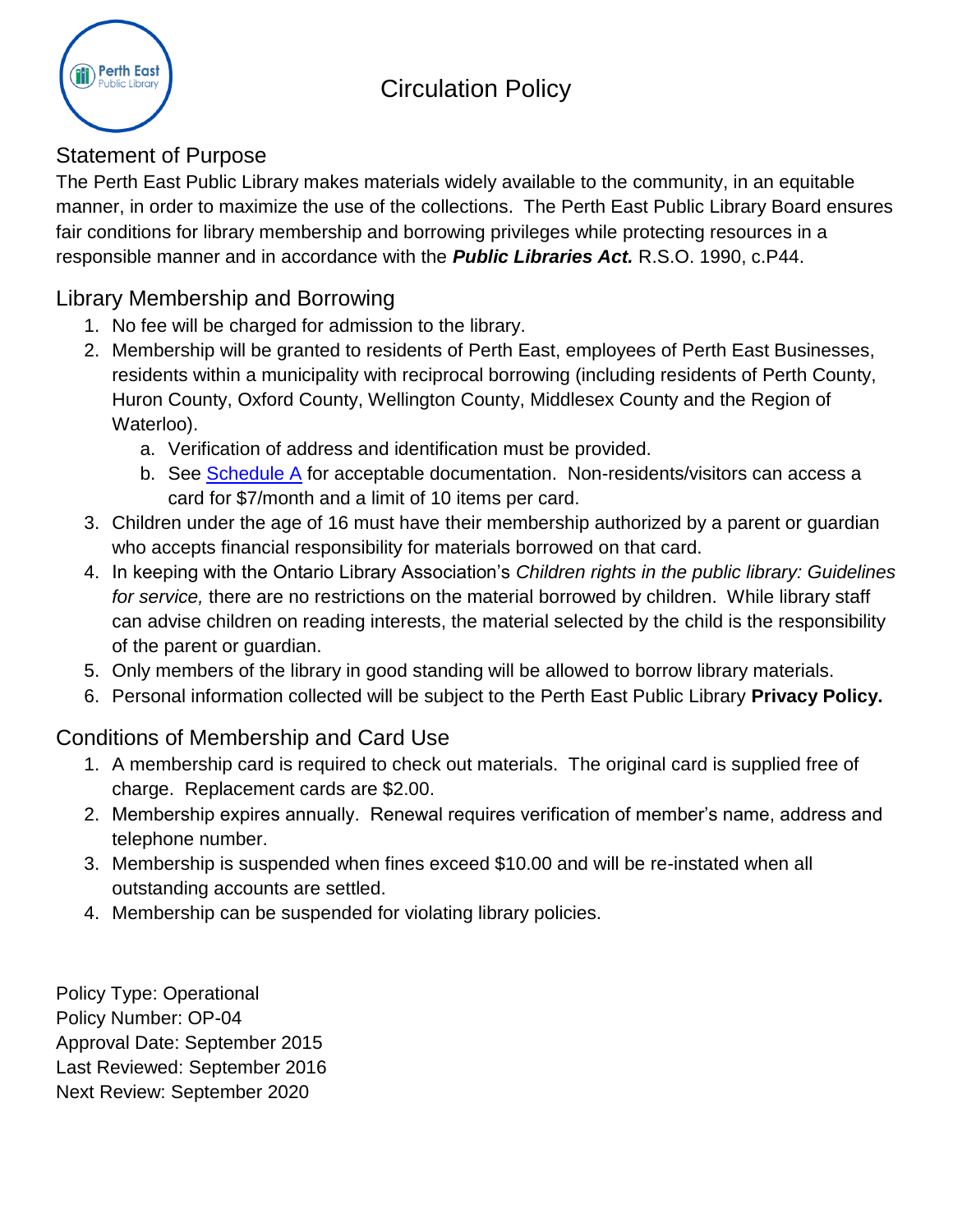### Borrowing

Loans

- A standard loan period of three weeks exists for materials borrowed, except those materials for which special loan periods have been established -- See [Schedule B.](#page-3-1)
- Members are responsible for materials while on loan to them.
- Reference works, local history materials, and newspapers are not available for loan.
- Library materials not available in a PCIN library may be requested through Interlibrary Loan.

#### **Renewals**

Library materials may be renewed for up to three loan periods provided the items are:

- not on reserve for someone else,
- not in high demand, and/or
- the member has not reached the limit of overdue fines or charges.

#### Holds/Reserves

- Library materials not available on the shelves may be reserved in person, by telephone, by email, by catalogue access in the library or through the library website.
- When the item becomes available, the member has the option to be notified via phone, email or text message that their items are ready for pickup.
- Materials will be held for seven days.

#### **Returns**

- Materials borrowed may be returned to the library at the circulation desk or in the *exterior* dropbox (unless otherwise specified).
- Members are required to return materials on or before the due date.

### Charges

### Damaged/Lost Items

- The library will charge replacement costs for items which are overdue by 60 days or for items which are damaged or lost.
- The replacement cost will be assessed by the library and will include purchase and a \$5.00 processing fee, or at the discretion of library staff in charge.
- Replacement of the item will be left to the discretion of the CEO in keeping with the library's collection policy.

#### Overdues and Fines

The board establishes fines as a deterrent to the late return of materials -- see Schedule B.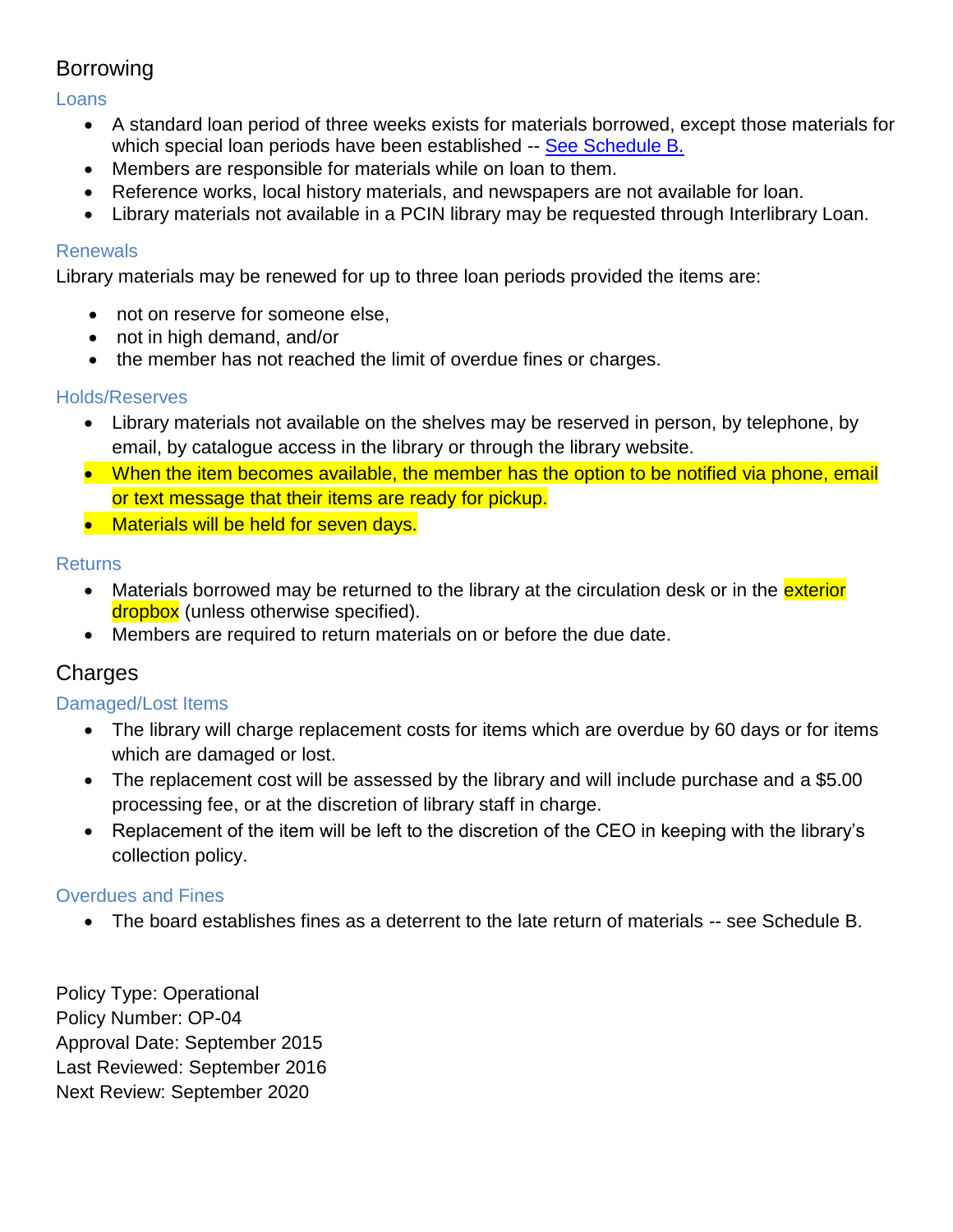- Overdue items and claimed returned items revert to "Lost" after 60 days and members are billed accordingly.
- Fines may be waived for unusual or serious circumstances at the CEO's discretion.

Acceptable Identification to Verify Name and Address for Membership Registration.

- Documents are used to verify name and address only. No other information on the document(s) presented is kept on record.
- A valid Ontario Driver's License is acceptable as a single document. In other cases, additional identification with proof of current address is required.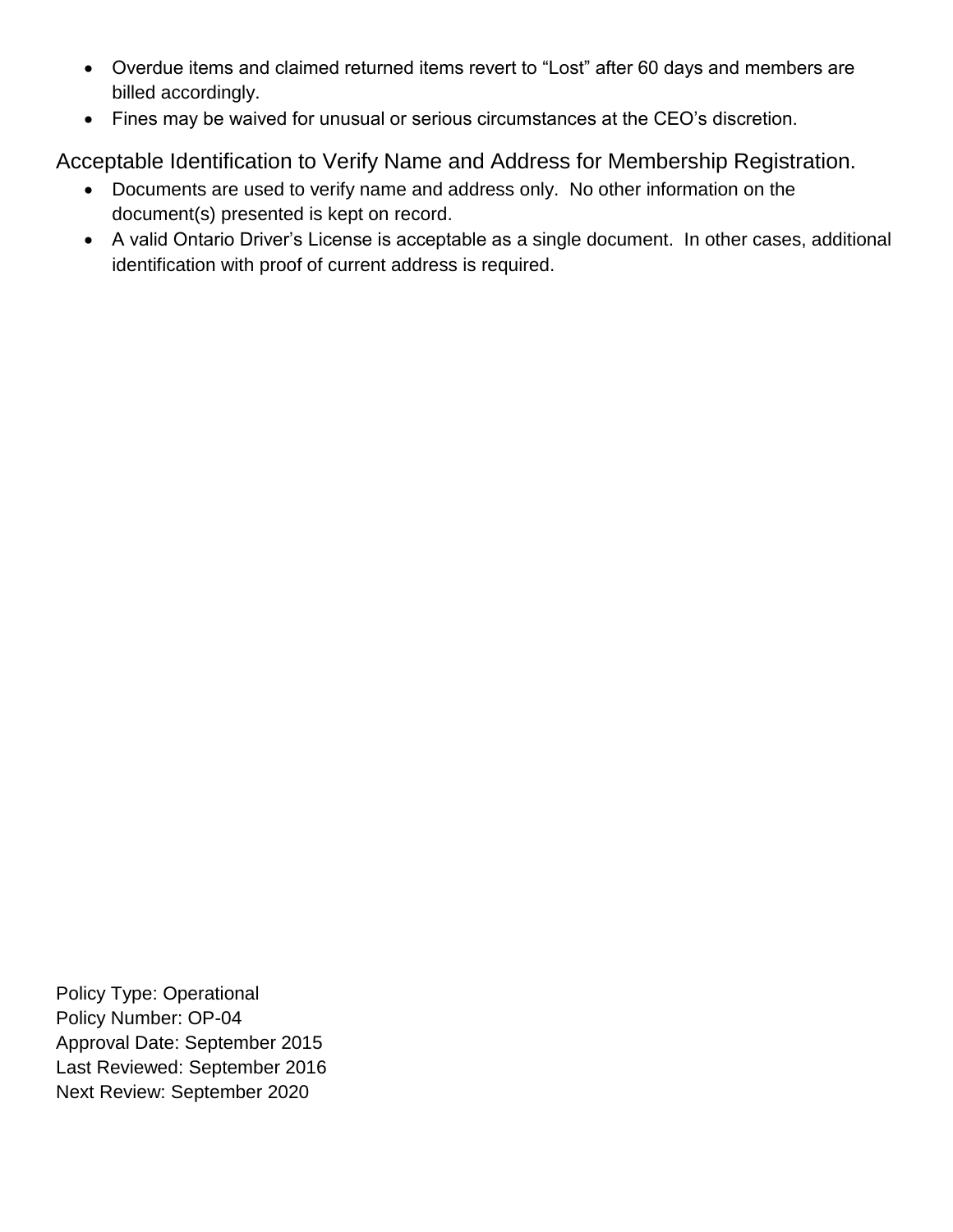### <span id="page-3-0"></span>Schedule A – Acceptable Identification & Proof of Address

#### Acceptable Identification

The following are acceptable pieces of identification to get a library card:

- Citizenship card
- Employer-issues photo ID card
- Student ID card
- OAS (senior's card)
- Passport
- BYID (age of majority from the LCBO)
- Health Card

#### Acceptable Proof of Address

The following are acceptable pieces of documentation as proof of address to get a library card:

- Any benefits statement issused by the Government of Canada
- Bank account statement
- Utility Bill (telephone, hydro, water, cable TV, etc.)
- Motor vehicle permit
- Mortgage, rental or lease agreement
- Property tax assessment or bill
- Insurance policy (property, auto, life)
- Employer record (pay stub or letter from employer)
- Secondary school, college or university report card or transcript

### <span id="page-3-1"></span>Schedule B -- Loan Periods and Fines

| <b>Material Type</b>     | Loan Period            | <b>Fines</b>                   |
|--------------------------|------------------------|--------------------------------|
| <b>Books</b>             | 21 days                | \$0.25 per day; max of \$10.00 |
| <b>New Release Books</b> | 14 days                | \$0.25 per day; max of \$10.00 |
| <b>Children's Books</b>  | 21 days                | \$0.25 per day; max of \$5.00  |
| <b>Audio Books</b>       | 21 days                | \$0.25 per day; max of \$10.00 |
| Music CDs, VHS tapes     | 21 days                | \$0.25 per day; max of \$10.00 |
| Magazines                | 7 days                 | \$0.25 per day; max of \$10.00 |
| <b>DVDs</b>              | 7 days                 | \$0.25 per day; max of \$10.00 |
| Interlibrary loans       | Set by lending library | \$1.00 per day; max of \$10.00 |